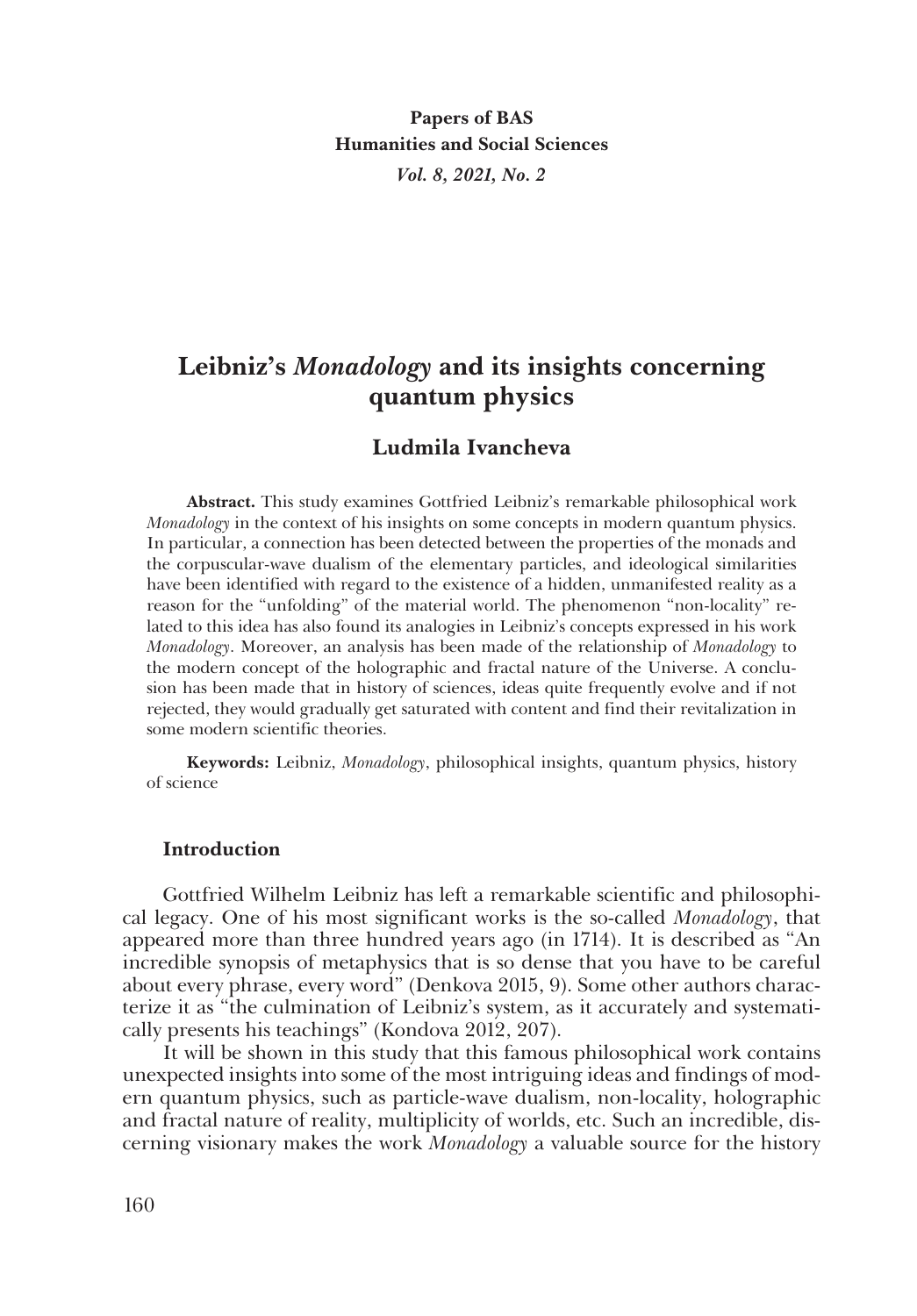and philosophy of science, inspiring this study as well, where we have adopted as a research method the interpretation of a classical philosophical writing in terms of modern quantum physics.

Many authors have established a relationship between Leibniz's intellectual heritage and nowadays science: "[…] there still seems to be very little appreciation of how much Leibniz's work presages modern physics. Leibniz was in many ways first and foremost a theoretical physicist, with his metaphysics being designed to describe that deeper layer of physics that was empirically hard to address and required careful inference. That deeper layer looks extraordinarily like fundamental physics as it is now understood" (Edwards 2014). The famous American mathematician and philosopher Norbert Wiener has recognised Leibniz as the forerunner of field theory (Wiener 1934). Moreover, he finds it remarkable that "the Leibnizian principle of sufficient reason is a direct ancestor of the mathematical methods of quantum mechanics" (Wiener 1934, 481).

Nakagomi (1992) proposes a new model of quantum mechanics, relativity and mind, based on some ideas from Leibniz's *Monadology*. According to Cooperman, "In the ongoing quest for a quantum theory of gravity, Gottfried Wilhelm Leibniz's philosophy finds a modern revival" (Cooperman 2007, 3). Other authors also speak in their publications about some obvious conceptual similarities of Leibniz's *Monadology* and modern quantum physics (Porter 2009; Igamberdiev 2015; Dony 2017). Jane McDonnell explores the question of the relationship between actuality and potentiality in the spirit of *Monadology* authored by Gottfried Leibniz, in particular, considering his purely philosophical thesis about "possible worlds", drawing a parallel with the history of quantum mechanics, which emerged as a theory within modern physics and mathematics (McDonnell 2017). The author approaches the problem as a comparison of two different paradigms (philosophical and scientific), which largely converge in their final conclusions. According to Cooperman, in the current search for a quantum theory of gravitation, Gottfried Wilhelm Leibniz's philosophy, embodied in his *Monadology*, is revived in the works of Julian Barbour and Lee Smolin (Cooperman 2007).

Some authors see a connection between the fundamental nature of symmetries in quantum physics and Leibniz's Principle of Sufficient Reason: "First, they can all be understood as examples of the application of the Leibnizean Principle of Sufficient Reason (PSR): if there is no sufficient reason for one thing to happen instead of another, the principle says that nothing happens (the initial situation does not change). But there is something more that the above cases have in common: in each of them PSR is applied on the grounds that the initial situation has a given symmetry […] The symmetry of the initial situation implies the complete equivalence between the existing alternatives (the left bundle of hay with respect to the right one, and so on). If the alternatives are completely equivalent, then there is no sufficient reason for choosing between them and the initial situation remains unchanged" (Brading, Castellani (eds.) 2003). Beall, for his part, interprets Leibniz's conceptions of space and time found in his *Monadology* as the metaphysical basis of the idea of non-locality in quantum mechanics (Beall 2015).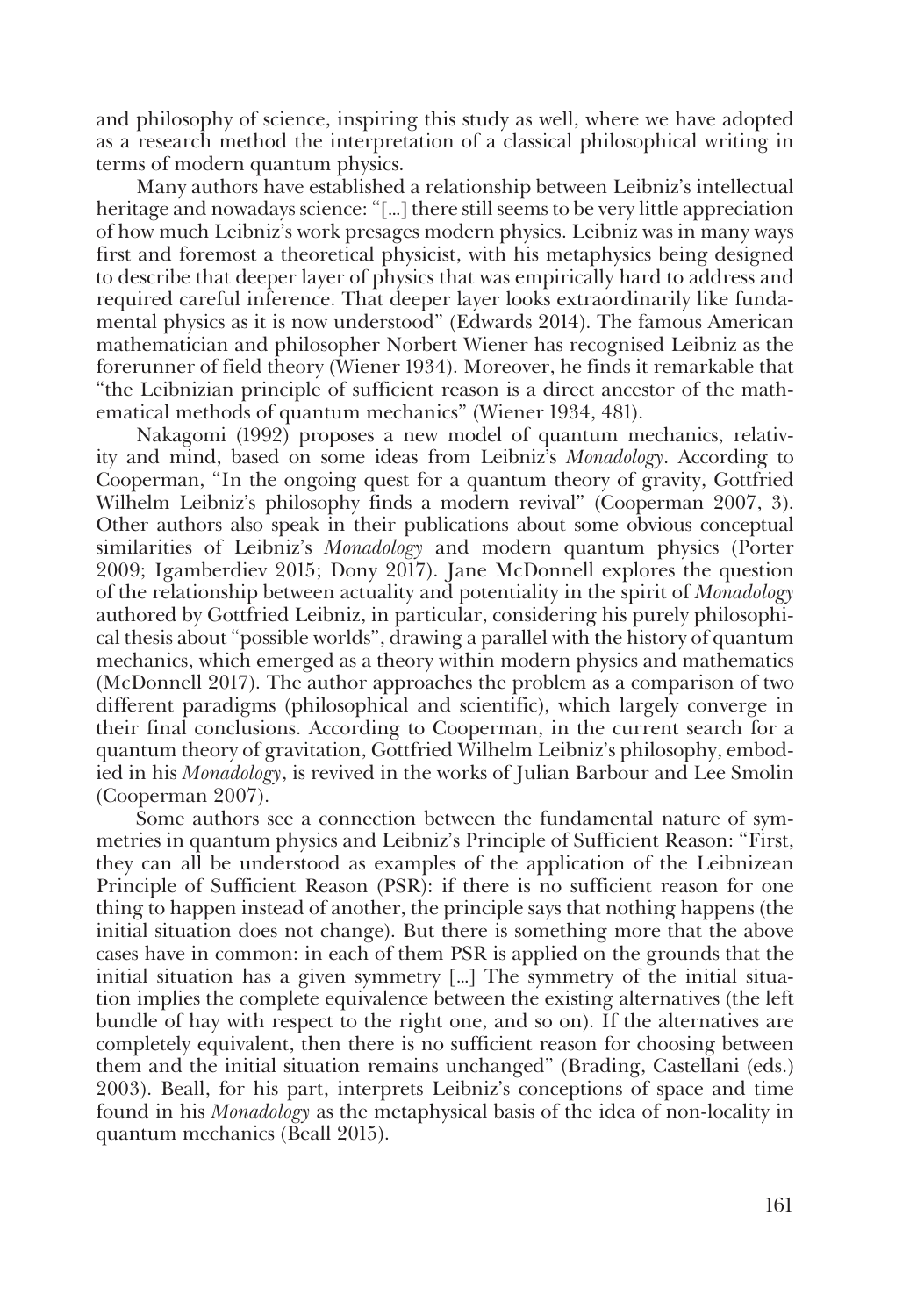In order to justify, expand, deepen, and systematize these or other similar ideas, we have performed our study and here we present our findings.

## **The idea of existence of elementary particles and of the particle-wave dualism**

Particle-wave dualism is a universal property of matter, which is expressed in the fact that all micro-objects have both corpuscular and wave properties. This dualism was first established for the photon. In some cases, electromagnetic waves (in particular light) appear as waves, and in others as a stream of particles (quanta). In certain cases, it can show a corpuscular character (heat radiation, photo effect, etc.) and present itself as a stream of photons, and in others - to demonstrate its wave properties (interference, diffraction, polarization, etc.). The higher the frequency of the radiation (i.e., the shorter the wavelength), the more clearly its corpuscular properties are expressed, and vice versa - at a low frequency (large wavelength) its wave properties come to the fore.

In 1923, the French scientist Louis de Broglie, having in mind the obtained connections between the corpuscular and wave characteristics of light, hypothesized that such a behaviour is inherent for the other kinds of elementary particles, too. In this way, a wave can be attributed to each moving particle, which is later called de Broglie wave. De Broglie waves have no analogue in classical physics. They are neither elastic nor electromagnetic and are not emitted by a single source. Their nature is specific and can rather be considered as waves inherent in matter (Energiya i impuls na fotona). Particle-wave dualism was the reason for introducing by Niels Bohr the so-called "complementarity principle" in physics, and Werner Heisenberg formulated his "uncertainty principle" also in order to explain the dual nature of the quantum objects.

According to Leibniz's *Monadology*, the world consists entirely of monads, fundamental entities par excellence - "true atoms of nature" (Cooperman 2007, 30). "The Monad, of which we shall here speak, is nothing but a simple substance, which enters into compounds. By 'simple' is meant 'without parts'" (*Monadology*<sup>1</sup> , para. 1). Leibniz describes the monads as possessing characteristics of separate particles, insofar they "must have some qualities…" (*Monadology*, para. 8), and "each Monad must be different from every other" (*Monadology*, para. 9). In terms of modern quantum physics, different kinds of elementary particles vary in their properties like mass, charge, spin, etc. As individual detached essences, "The Monads have no windows, through which anything could come in or go out" (*Monadology*, para. 7).

At the same time, Leibniz attributes some wave nature to the monads as well: "The created Monad, is subject to change, and further that this change is continuous in each" (*Monadology*, para. 10), and "the natural changes of the

<sup>1</sup> All quotes from *Monadology* are from the electronic issue of Robert Latta's translation made in 1898 (Leibniz 1898).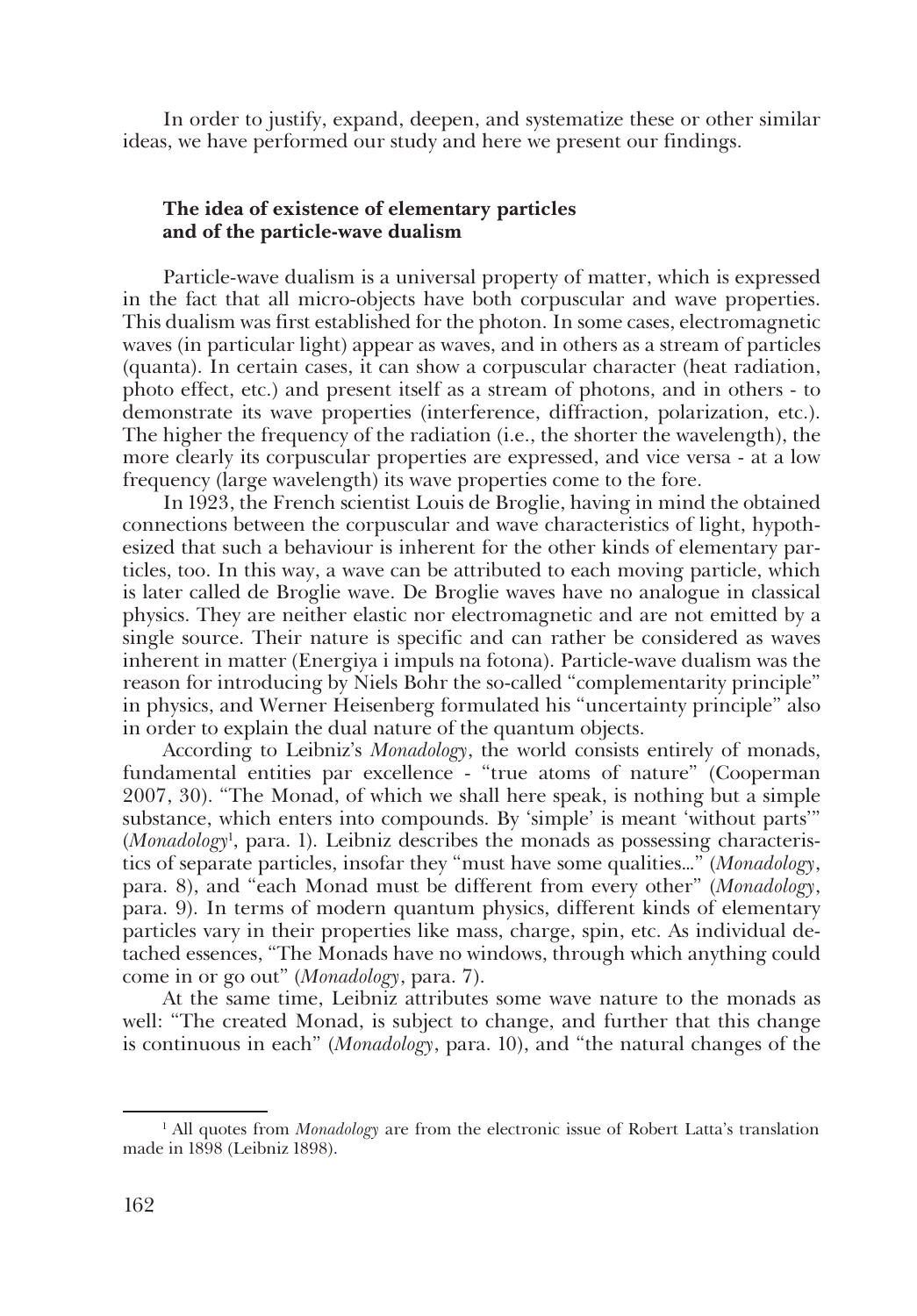Monads come from an internal principle, since an external cause can have no influence upon their inner being" (*Monadology*, para. 11). He speaks also about "particular series of changes, which constitutes, so to speak, the specific nature and variety of the simple substances" (*Monadology*, para. 12). Further, "a simple substance must be affected and related in many ways, although it has no parts" (*Monadology*, para. 13). These continuously changing elementary substances could be interpreted in this case namely as a spreading wave, because a single indivisible particle cannot undergo any inner transformations.

## **Leibniz and the idea of a hidden "metareality" and of the non-locality**

The idea of a "sub-reality", where everything exists in the form of pure potential and is interconnected, building a large whole unity, is not a new one. In quantum physics, it has been proven that a vacuum is not really an empty space, but a quantum field filled with vibrating energy – something like a dark, raging "ocean" of virtual particles that constantly appear and disappear in pairs consisting of a particle with a negative charge and a particle with a positive charge. They exist for a very small fraction of a second before colliding and annihilating each other in a small surge of energy. The birth of the Universe from the Big Bang is also interpreted by some modern physicists as a "quantum fluctuation" in the primary vacuum. This is how Leibniz himself presents a similar idea:

"We may also hold that this supreme substance, which is unique, universal and necessary, nothing outside of it being independent of it, - this substance, which is a pure sequence of possible being, must be illimitable and must contain as much reality as is possible" (*Monadology*, para. 40).

Another intriguing problem in modern physics, related to the hidden nature of the universe, is that of the so-called dark matter (a hypothetical substance that is invisible but has a powerful gravitational effect, which explains the way the Universe gets structured). What is known is that a mere 5% of Universe's mass is owed to the matter we know. While about 25% makes the share of dark matter, the resting 70% makes dark energy (Greene 2004).

This year, researchers from Dark Energy Survey (Dark-Matter-Map) published the best map ever created of the dark matter in the Universe. This is quite an interesting achievement taking into consideration that at this stage we know too little about this mysterious substance. The project was created using a method studying how gravity from the neighbouring galaxies influences the way how we can see the farther galaxies. Thanks to this, a map was prepared, including broad regions with presumed dark matter in relatively close parts of the Universe. The data could also help study dark energy, a still unexplained force most likely responsible for the accelerated expansion of the Universe.

The already established "occupancy" of the Universe with different types of matter and energy (although not all of them are directly detected at this stage) fully corresponds to one of the ideas expressed in *Monadology*: "Thus there is nothing fallow, nothing sterile, nothing dead in the universe…" (*Monadology*, para. 69).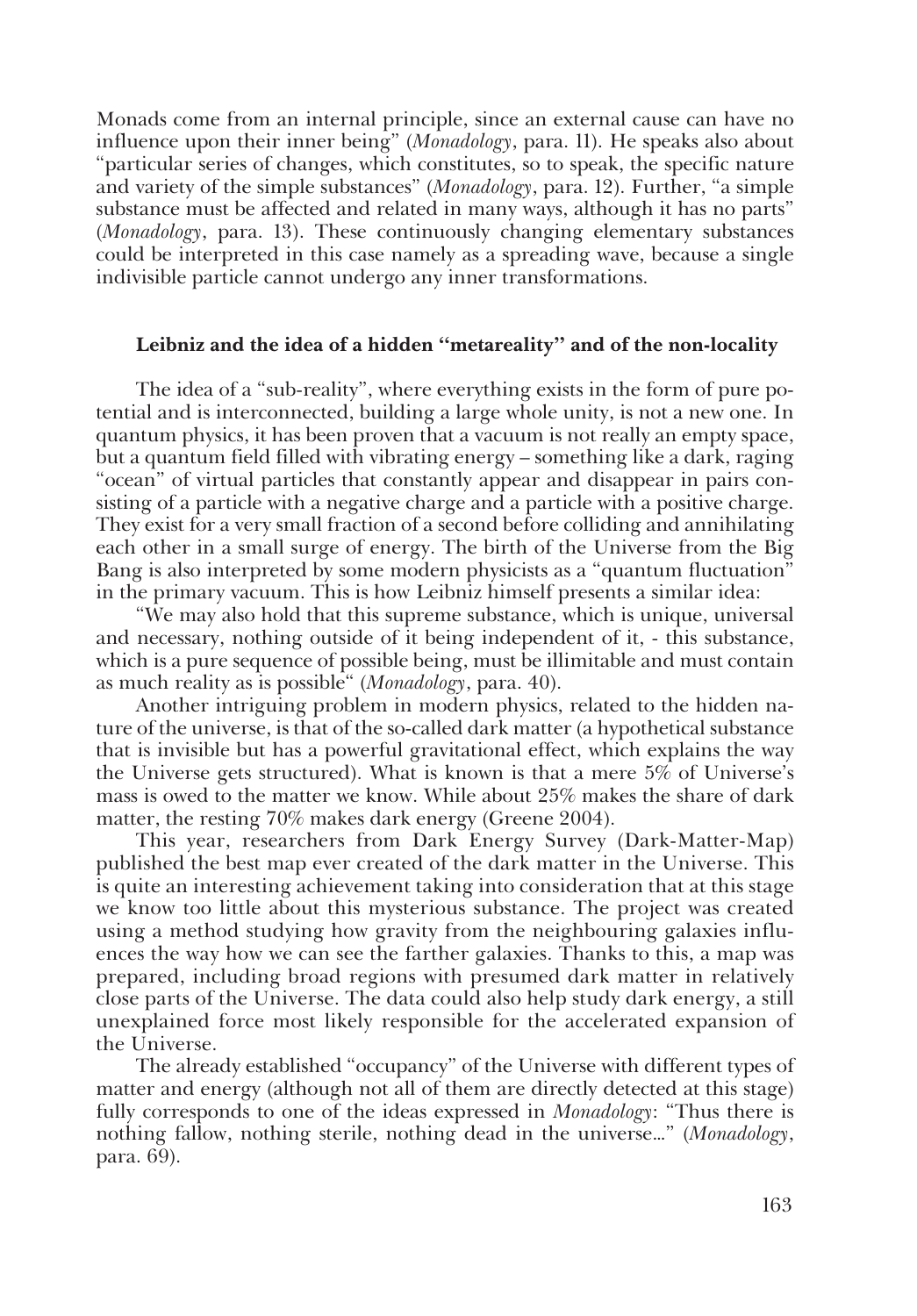Another formulation in quantum physics related to the concept of metareality is that of the collapse of the wave function (expressed in Erwin Schrödinger's famous equation) and the idea that, without an observer, elementary particles exist in a fuzzy quantum state of pure potentiality. The so-called Werner Heisenberg uncertainty principle, on the other hand, postulates that it is impossible to determine simultaneously with sufficient accuracy the spatial position and momentum (i.e., velocity) of an elementary particle. This again refers to the idea of the existence of a deeper reality associated with this uncertainty and the process of formation and functioning of the "real" world. Lawton interprets these formulations in quantum physics in the spirit of Leibniz's *Monadology*: "Leibniz would argue that the collapse of the wave function is equivalent to a predicate rising to the level of a representation. That is, before we make a measurement we have no representation although the predicate is lying in wait within our monad. When we make the measurement, the wavefunction collapses, and the representation arises from the predicate" (Lawton 2003, 15). Here we cite one of the paragraphs of *Monadology* that largely complies with this statement:

"It is farther true that in God there is not only the source of existences but also that of essences, in so far as they are real, that is to say, the source of what is real in the possible. For the understanding of God is the region of eternal truths or of the ideas on which they depend, and without Him there would be nothing real in the possibilities of things, and not only would there be nothing in existence, but nothing would even be possible" (*Monadology*, para. 43).

In a 1935 publication, Albert Einstein, Boris Podolsky, and Nathan Rosen presented their study of the extent to which correlated quantum states of elementary particles would interact with each other. They found that when two particles are strongly connected, they lose their separate quantum states and instead share a single, unified state. This uniform state will become known as quantum entanglement. This means that if two particles are entangled, their quantum states are strongly connected and unite, then the measurements of one of the particles automatically affect the properties of the other, no matter how far apart they are (Sutter 2021). An ideological correlate of this findings of quantum mechanics can be identified in the following paragraph of *Monadology*: "Wherefore it follows that this inter-communication of things extends to any distance, however great. And consequently every body feels the effect of all that takes place in the universe, so that he who sees all might read in each what is happening everywhere, and even what has happened or shall happen, observing in the present that which is far off as well in time as in place: σύμπνοια πάντα [sympnoia panta], as Hippocrates said" (*Monadology*, para. 61).

Interpreting this problem (for the intertwined states of particles from the point of view of Leibniz's philosophy), Dony manages to generalize it, giving it a universal ontological status: "As is known, entanglement phenomena can generally be described as phenomena where the states of distinct entities cannot be fully specified without reference to each other and to the whole complex in which they enter. In such cases, it is not possible to assign an absolute value to one parameter, independently of the assignation we make to another related one - hence their non-separability. Yet, as I will have shown, likewise it is precisely a key idea of Leibniz's ontology that a single state of a substance can be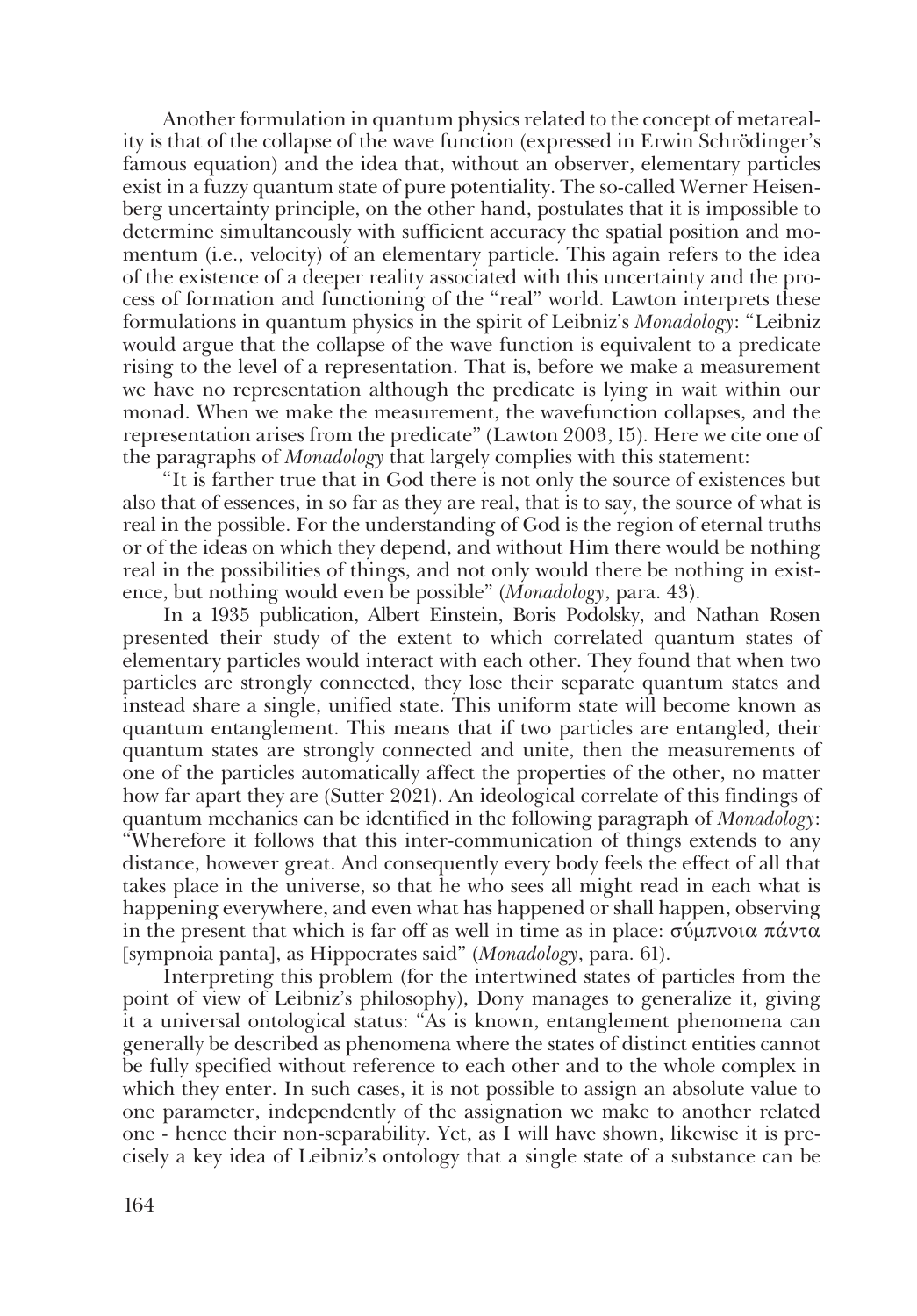exhaustively described only if one takes into account the whole substantial series and the whole world, according to a corresponding law" (Dony 2017).

Doronin, for his part, clearly links the phenomenon of "non-locality" to the existence of a hidden, fundamental reality: "Quantum theory justifies the existence of a deeper and more fundamental reality - unmanifested and nonlocal. Quantum theory comes close to the quantitative description of intangible objects and non-local correlations" (Doronin 2011, 23). According to his interpretation of quantum theory, any closed system is in a non-local (unmanifested) state due to the lack of an external environment and no one to perform the reduction. It is an intangible state that he defines as pure information, existing as emptiness, a non-local state.

The concept of entanglement is inextricably linked to the concept of decoherence. This is a process in which, as a result of the interaction of the system with the environment, the coherence of its state in superposition is disturbed. At the same time, the degree of quantum entanglement decreases, i.e., the overall unity disintegrates and the harmony that exists in the maximally intertwined state disappears. As a result, the subsystems begin to separate from each other until their complete independence, while at the same time their localization takes place, i.e., each subsystem receives its specific visible form, its "dense body". Simply put, decoherence is a process in which bodies emerge from emptiness, from non-existence, from the non-local quantum source. As a result of this process, dense local objects in the world around us appear, including various classical fields, such as the electromagnetic or gravitational. According to Doronin, decoherence and recoherence are the most fundamental physical processes in the reality around us. When the system is a single and indivisible whole, the degree of entanglement is equal to one. This is a nonlocal state and then there are no classic "visible" objects in this system (even at the subtle levels of reality). In this way, a closed system can be in a maximum intertwined state and not contain local (classical) components (subsystems). However, if it begins to interact with its environment, the degree of entanglement between its subsystems gradually decreases and they manifest themselves as local objects (Doronin 2011).

Leibniz presents a similar picture of the world, of course, in accordance with his inherent deism: "Thus the final reason of things must be in a necessary substance, in which the variety of particular changes exists only eminently, as in its source; and this substance we call God. […] Thus God alone is the primary unity or original simple substance, of which all created or derivative Monads are products and have their birth, so to speak, through continual fulgurations of the Divinity from moment to moment, limited by the receptivity of the created being, of whose essence it is to have limits. In God there is Power, which is the source of all, also Knowledge, whose content is the variety of the ideas, and finally Will, which makes changes or products according to the principle of the best" (*Monadology*, para. 38, 47, 48).

And in paragraph 87 of his *Monadology*, Leibniz summarizes his conception of the existence of two realities (overt and covert, i.e., unmanifested) as follows: "As we have shown above that there is a perfect harmony between the two realms in nature, one of efficient, and the other of final causes" (*Monadology*, para. 87).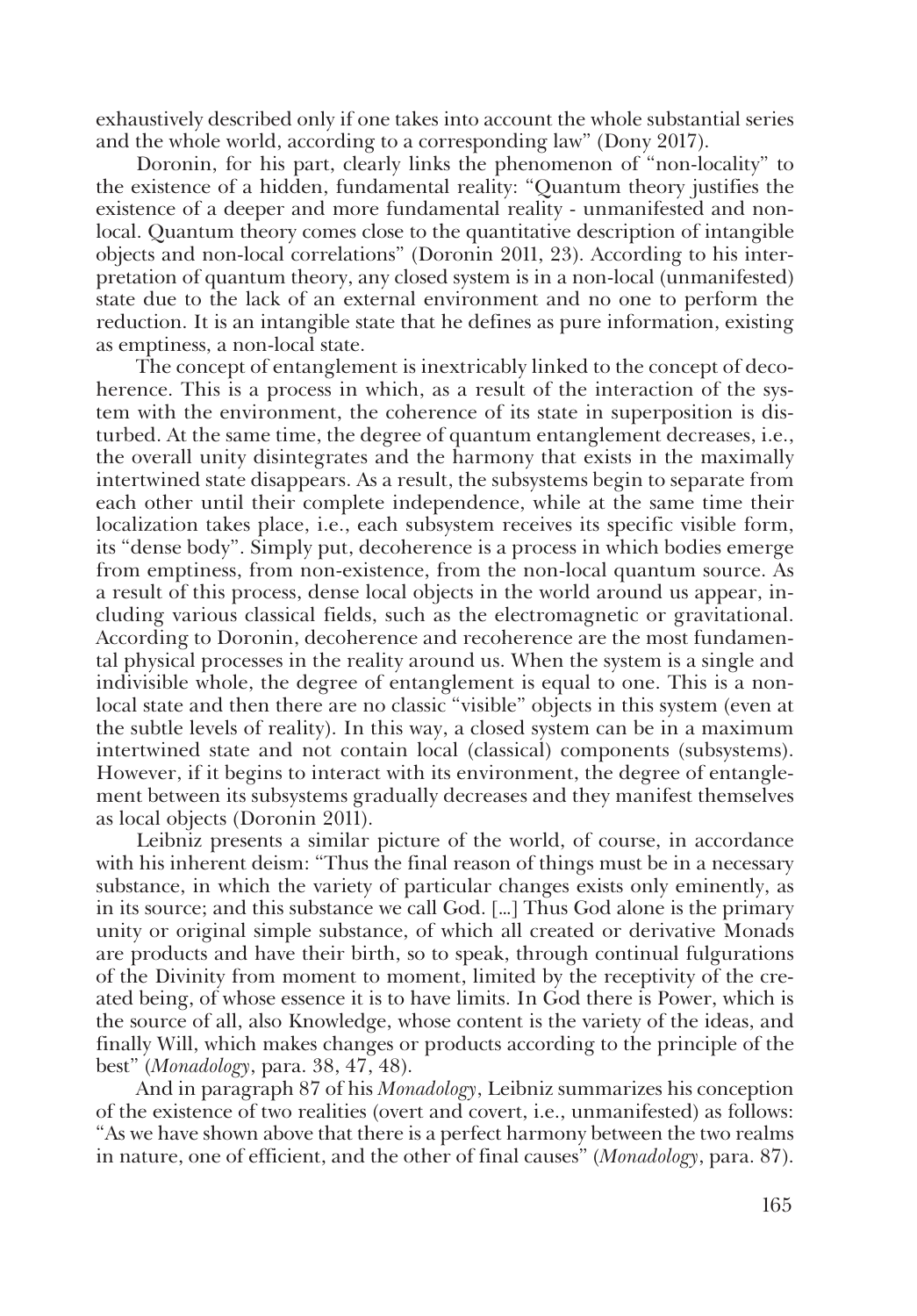#### **Insights about the holographic and fractal nature of the Universe**

A number of ancient philosophers have expressed ideas that essentially refer to the modern scientific assumption of the holographic nature of the Universe. A typical example in this regard is the famous "Plato's Cave", an allegory presented by the ancient Greek philosopher in his treatise "Republic".

Plato suggests imagining people chained to a rock at the bottom of a cave and looking in the direction of one of the arched walls. They cannot see who and what is behind them. Light comes only from the fire lit in the middle of this cave. It creates shadows, and Plato suggests that they are perceived by prisoners as real, living beings, and the echo as a real sound, not a reflection of reality, because that is all they see or hear (The Myth (or Allegory) of Plato's Cave). However, the real world is much richer, more complex, full of various objects and dynamic phenomena.

The holographic image was discovered in 1947 by Dennis Gabor (Dennis Gabor 2020). It is a three-dimensional object created by means of a laser beam, and it looks completely real. In order to obtain a holographic image of an object, the light emitted by a single laser is divided into two separate beams. The first beam is reflected by the object to be photographed. The second beam is then allowed to collide with the reflected light from the first. Thus, they create an interference pattern, which is recorded on a photographic plate. To the naked eye, the image on the film has nothing to do with the object being photographed and looks like concentric circles. But as soon as another laser beam (or in some cases just a bright light source) passes through the film, the threedimensional image of the original reappears. The three-dimensionality of such images is extremely convincing. They can be viewed from different sides, but when you try to touch it, you find that there is really nothing there. However, some scholars invented a hologram that even creates in the hand a sensation of touch (TechNews.bg 2021).

But three-dimensionality is not the only remarkable aspect of holograms. Another specific quality of it is that information about the whole is contained in each part of it. In general, the hologram contains some hidden order, indicating unity on a deeper level. This interesting issue is enriched and further developed by a number of scientists, such as the American quantum physicist David Bohm (Quantum Physics: David Bohm). In his work, Bohm came across an impressive example of quantum interconnectedness in the study of plasma. To his surprise, he found that when electrons were in a plasma state, they ceased to behave as separate particles and began to behave as if they were part of a larger and interconnected whole. After numerous research efforts, Bohm came to the idea that perhaps the things we perceive as messy are not at all.

Beneath the hologram is clearly hidden a deeper order of existence (called "implicit"), a vast and more primordial level of reality that gives rise to all the objects and phenomena of our physical world in much the same way that a holographic plaque gives rise to hologram. This does not mean, according to Bohm, that the Universe is a giant undifferentiated mass. Things can be part of an indivisible whole and still have their own unique qualities. The analogy with Leibnitz's ideas here is obvious: "[…] each Monad, whose nature being to rep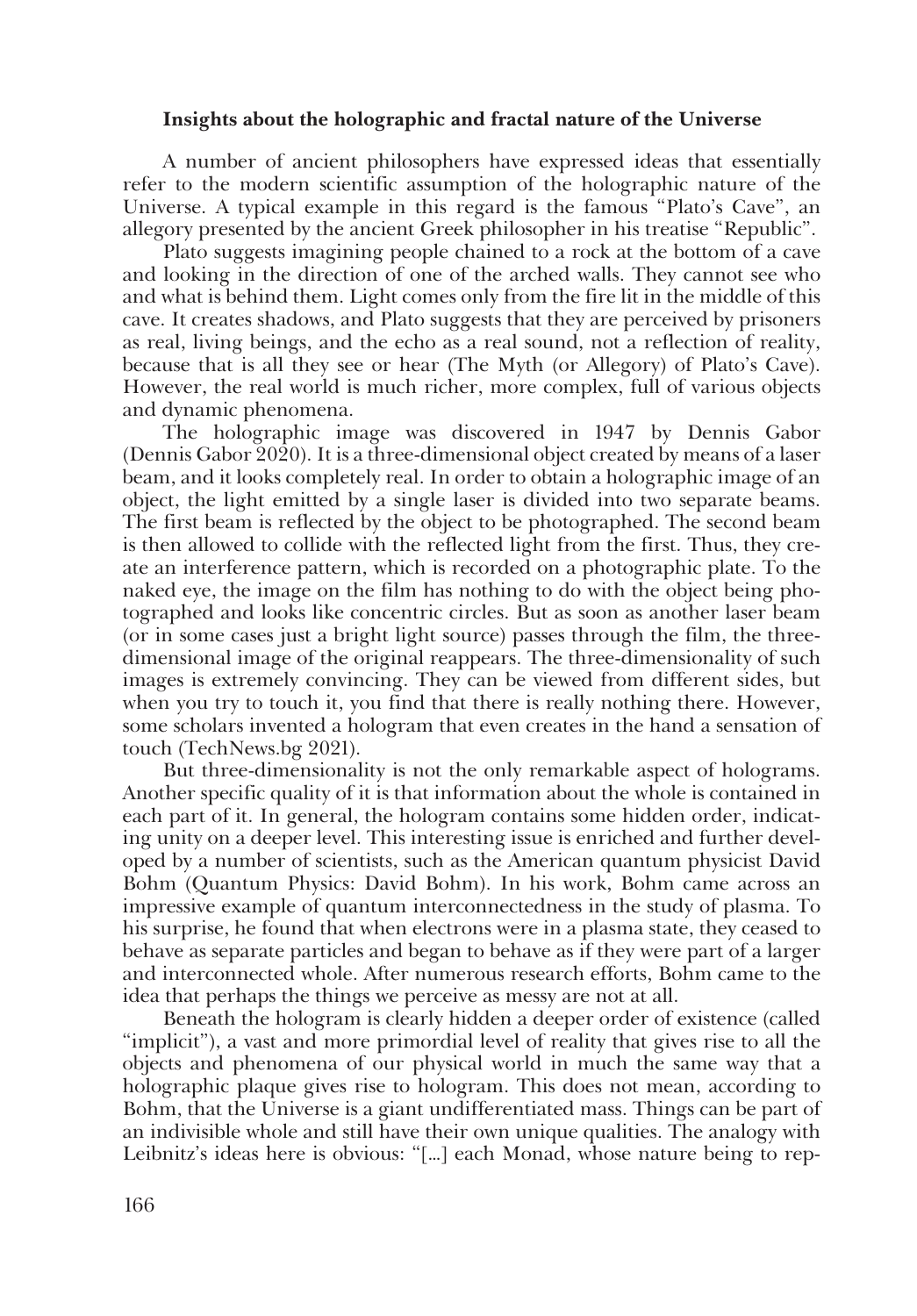resent, […] the Monads are limited. In a confused way they all strive after [*vont a*] the infinite, the whole; but they are limited and differentiated through the degrees of their distinct perceptions" (*Monadology*, para. 60).

The Argentinian string theorist Juan Maldacena links string theory to the holographic model (Maldacena 2005). According to his remarkable theory, a universe that exists in two dimensions and does not contain gravity can be completely equivalent to a three-dimensional universe with gravity. The threedimensional world could arise from the physics of the two-dimensional universe as a three-dimensional holographic image from the flat hologram. The two-dimensional universe exists on the border of the three-dimensional one, where there are strongly interacting quarks and gluons. The physics of internal volume includes the quantum theory of gravity. Maldacena finds a clear link between the physics that take place in an area and the physics that unfolds along the boundaries of that area. This is exactly what he interprets as a clear realization of the holographic principle.

A similar picture of the world is presented by the American physicist Michio Kaku, explaining how string theory or its extended version, the so-called M-theory, suggesting the existence of 10 or 11 dimensions of reality, lead to the idea of a holographic universe: "Perhaps the three-dimensional world we live in is only a shadow of the real world, which has ten or eleven dimensions. […] When we walk down the street, our shadow follows us and moves like us, but it exists in two dimensions. In the same way we are shadows that move in three dimensions, but the real ones we move in ten or eleven dimensions" (Kaku 2021, 132).

In the meantime, Professor Afshordi and his team, studying the irregularities in the Cosmic Microwave Background (CMB) or the "glow" of the Big Bang, found evidence to support the holographic explanation of the Universe (Afshordi et al. 2017). The authors of the study managed to make complex comparisons between the features of the CMB data and quantum field theory, finding a way to explain almost all cosmological observations of the early Universe, while confirming the holographic principle as completely relevant.

Leibniz presented some similar insights in his work *Monadology*, where in paragraph 62 he claims that "[…] each created Monad represents the whole universe […] this body expresses the whole universe through the connexion of all matter in the plenum […]" (*Monadology*, para. 62).

Similar to (and even derivable from) the concept of a holographic universe is the idea of a universe featuring a fractal structure. Fractals are geometric shapes with fractional dimensions, which are most characterized by the selfsimilarity to the smallest structural details, i.e., at any scale, each individual element reproduces the structure of the whole set. And here is how Gottfried Leibniz imagined reality more than 300 years ago: "Now this connexion or adaptation of all created things to each and of each to all, means that each simple substance has relations which express all the others, and, consequently, that it is a perpetual living mirror of the universe" (*Monadology*, para. 56). In paragraph 65, he indicates again that "each portion of matter" "expresses" the whole Universe (*Monadology*, para. 65).

This is surprisingly consistent with recent advances in physics. For example, Coleman and Pietronero assert in a publication of theirs that "the distribution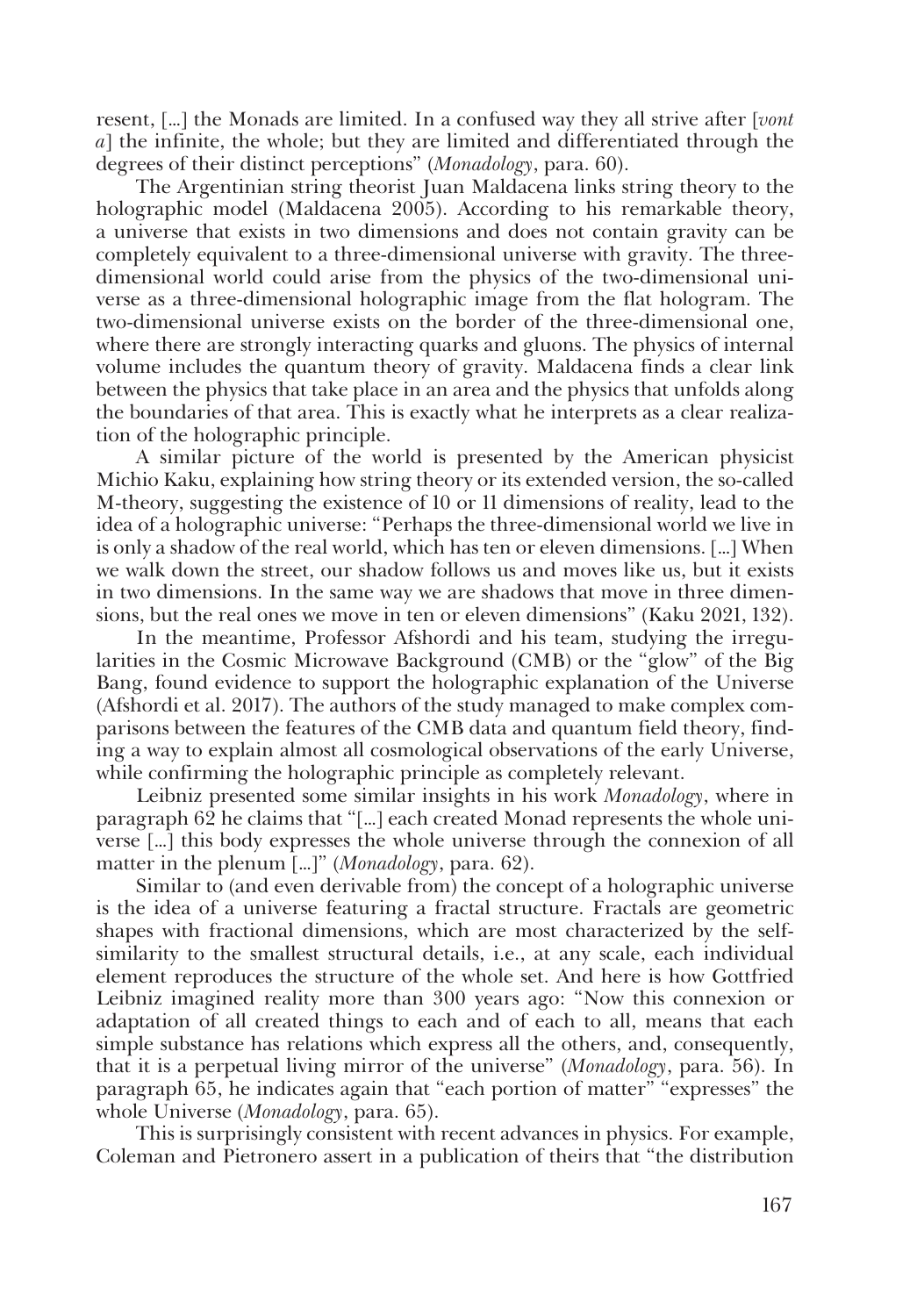of visible matter in the universe appears to be fractal and multifractal up to the present observational limits (200 Mpc; about one twentieth of the Hubble radius of the entire universe) without any evidence for homogenisation" (Coleman, Pietronero 1992). There is another author, who also got to a similar conclusion: "If you take a look at the structures that form in the Universe, many of the things we see on large scales appears at smaller scales, too" (Siegel 2021). According to him, the Universe is not a real fractal, but even with structures that are approximately fractal, it poses extreme cognitive challenges and many space lessons have yet to be learned.

The connection between this intriguing picture of the world and Leibniz's *Monadology* has been noticed by many researchers, although they do not use the term "fractal". Here is for example the opinion expressed by Beal: "Monads have no "windows." Yet each monad is a representation to a greater or lesser extent of everything else in the Universe because it is linked to all other monads by means of its relation to God. That is, each monad is a reflection of the entire Universe precisely because it is in some way a projection of a part of God" (Beall 2015). Gefter also noted that monads, as a fundamental ingredient of reality, are a unique reflection of the entire Universe (Gefter 2019). According to Wiener, this reflection is best perceived as a parallelism (albeit incomplete) between the internal organization of the monads and the organization of the world as a whole. This is to say that "the structure of the microcosm runs parallel to that of the macrocosm" (Wiener 1934, 480). There are some other authors who also discuss in their publications similar aspects of the relationship between individual monads and the Universe (Walach, von Stillfried, Roemer 2009; Slowik 2016).

#### **Conclusion**

Scientific ideas usually arise and evolve over time in the pattern of spirals, ebbs and flows, and if they are not categorically rejected for mathematical reasons or by appropriate experiment, they are gradually enriched and "condensed" with content, becoming much more consistent and scientifically convincing. From "shadows of consciousness" abstractedly extracted, they follow their path to solidly theoretically grounded and empirically proved facts and theories. This is also the case with Leibniz's *Monadology*, a philosophical work that generates remarkable scientific ideas that subsequently "seep" into modern physical theories and find (or are about to find) their experimental confirmation. At the same time, we cannot disagree with the statement that "Leibniz's clairvoyance into the future is explicable only on the basis of his universal information, universal interests, and universal genius" (Wiener 1934, 482).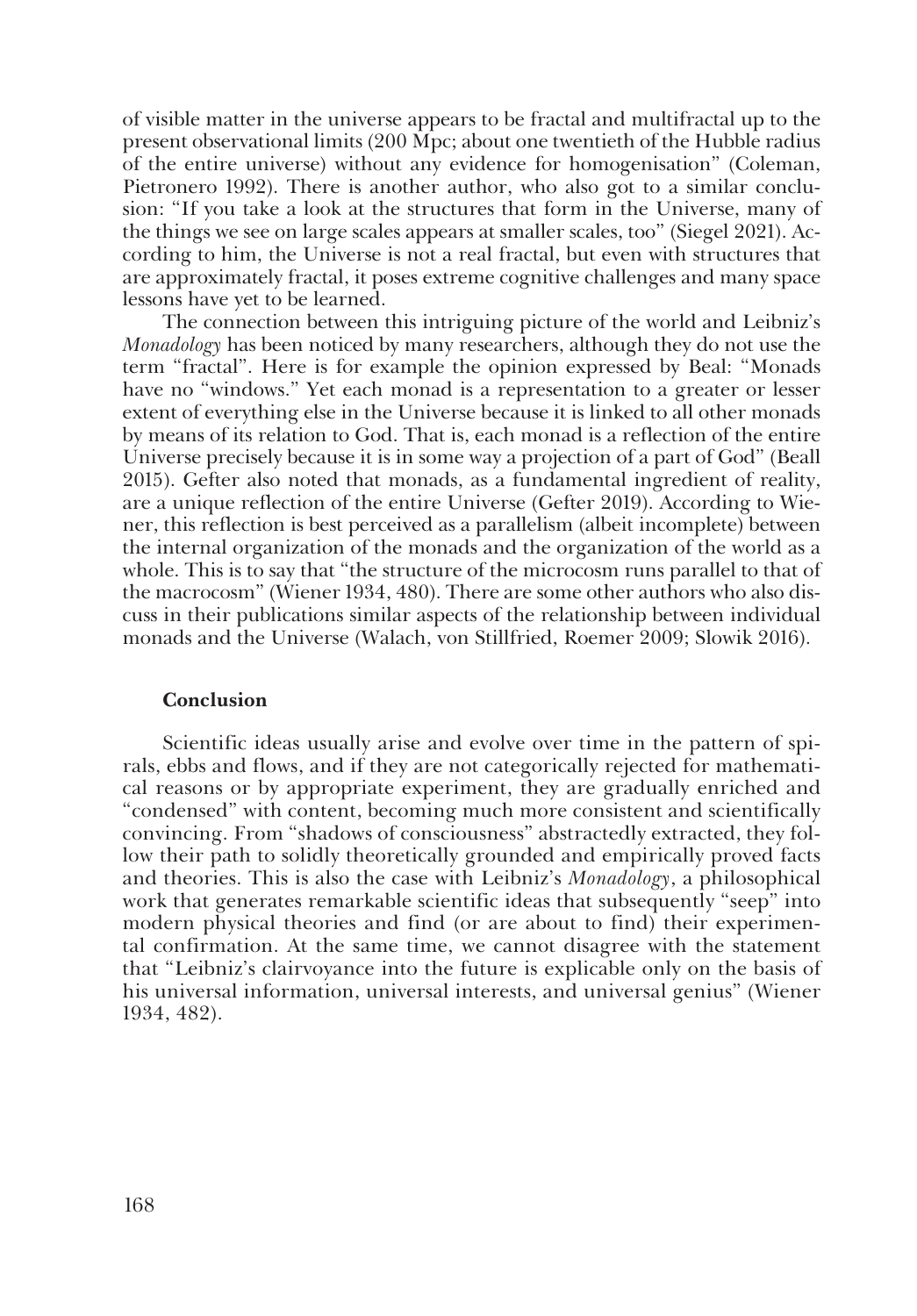#### **References**

- **Afshordi et al. 2017:** N. Afshordi, C. Corianò, L. Delle Rose, E. Gould, K. Skenderis. From planck data to planck era: Observational tests of holographic cosmology. - Physical Review Letters, 118, 2017, 4, 041301.
- **Beall 2015:** J. Beall. Leibniz's *Monadology* and the Philosophical Foundations of Nonlocality in Quantum Mechanics. Typescript of a lecture. Santa Fe, 2015.
- **Brading, Castellani (eds.) 2003:** K. Brading, E. Castellani (eds.). Symmetries in Physics: Philosophical Reflections. New York, 2003.
- **Coleman, Pietronero 1992:** P. Coleman, L. Pietronero. The fractal structure of the Universe. - Physics Reports, 213, 1992, 6, 311-389.
- **Cooperman 2007:** J. Cooperman. A Theory of the Universe from Contemporary Physics: Evaluating Smolin's Argument for the Elimination of "Ideal Elements". Dissertation, Cambridge, 2007.
- **Dark-Matter-Map:** Dark-Matter-Map-II-e1428889817598. In: The Dark Energy Survey. Available from: https://www.darkenergysurvey.org/the-des-project/data-access/ dark-matter-map-ii-e1428889817598/ [Accessed: 12 September 2021].
- **Denkova 2015:** Л. Денкова. За монадологията и нейната съдба. В: Готфрид Лайбниц. Монадология. София, 2015, 7-12. (L. Denkova. Za monadologiyata i neynata sadba. - V: Gottfried Leibniz. Monadologiya. Sofia, 2015, 7-12.)
- **Dennis Gabor 2020:** Денис Габор. Британски инженер. В: delphipages, 18 ноември 2020. (Denis Gabor. Britanski inzhener. - V: delphipages, 18 November 2020.) Available from: https://delphipages.live/bg/наука/физика/физици/dennis-gabor [Accessed: 6 September 2021].
- **Dony 2017:** A. Dony. Individuality through Relatedness: A Leibnizian Framework for Quantum Mechanics. Liege, University of Liege, Library network, 2017.
- **Doronin 2011:** С. Доронин. Квантова магия. София, 2011. (S. Doronin. Kvantova magiya. Sofia, 2011.)
- **Edwards 2014:** J. Edwards. Are We Ready to Understand Leibniz Now? Available from: https://www.researchgate.net/post/Are we ready to understand Leibniz now [Accessed: 23 September 2021].
- **Energiya i impuls na fotona:** Енергия и импулс на фотона. Корпускулярно-вълнови свойства на микрочастиците. Вълни на дьо Бройл. Експериментално потвърждение. (Energiya i impuls na fotona. Korpuskulyarno-valnovi svoystva na mikrochastitsite. Valni na dyo Broyl. Eksperimentalno potvarzhdenie.) Available from: http://phys.tu-sofia.bg/ef/Phys%202/Lektzii/Kvantova%20mehanika/ Kv%20meh%20-%20de%20Broyl.pdf [Accessed: 28 August 2021].
- Gefter 2019: A. Gefter. How to understand the Universe when you're stuck inside of it. - Quanta Magazine, 2019, June 27.
- **Greene 2004:** B. Greene. The Fabric of the Cosmos. Space, Time, and the Texture of the Reality. New York, 2004.
- **Igamberdiev 2015:** A. Igamberdiev. Relational Universe of Leibniz: Implications for Modern Physics and Biology. (ATINER's Conference Paper Series, PHI2015-1439). Athens, 2015.
- **Kaku 2021:** М. Каку. Божественото уравнение. В търсене на теория на всичко. София, 2021. (M. Kaku. Bozhestvenoto uravnenie. V tarsene na teoriya na vsichko. Sofia, 2021.)
- **Kondova 2012:** Л. Кондова. Монада и Ноумен. Монадологията на Лайбниц и критика на Кант. - Philosophia, 2012, 2, 205-259. (L. Kondova. Monada i Noumen. Monadologiyata na Leibniz i Kritika na Kant. - Philosophia, 2012, 2, 205- 259.)